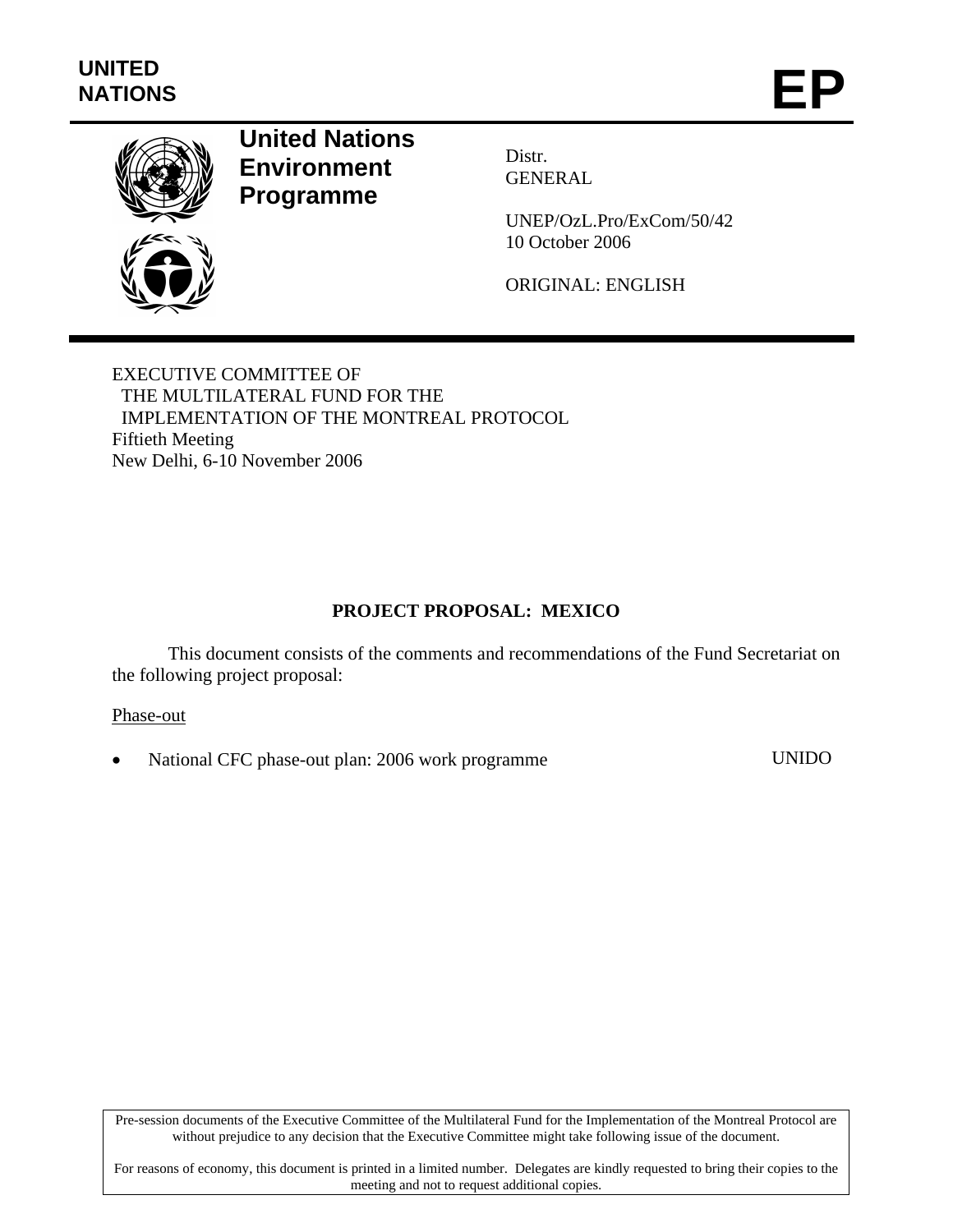#### **PROJECT EVALUATION SHEET – MULTI-YEAR PROJECTS MEXICO**

**PROJECT TITLE BILATERAL/IMPLEMENTING AGENCY LATEST REPORTED CONSUMPTION DATA FOR ODS ADDRESSED IN PROJECT A: ARTICLE-7 DATA (ODP TONNES, 2005, AS OF AUGUST 2006)**  National CFC phase-out plan: 2006 work programme UNIDO **NATIONAL CO-ORDINATING AGENCY:** SEMARNAT

Annex A Group I, CFCs 1,604.02

#### **B: COUNTRY PROGRAMME SECTORAL DATA (ODP TONNES, 2005, AS OF SEPTEMBER 2006)**

| <b>ODS</b> | Aerosol | Foam | Ref. servicing | <b>ODS</b> | Solvents | Process Agent | Fumigant |
|------------|---------|------|----------------|------------|----------|---------------|----------|
| $CFC-11$   | 9.03    |      |                |            |          |               |          |
| $CFC-12$   | 22.89   |      | 387.01         |            |          |               |          |
| CFC-113    | 6.136   |      |                |            |          |               |          |
| CFC-114    | 6.00    |      |                |            |          |               |          |

**CFC consumption remaining eligible for funding (ODP tonnes)** 0

**CURRENT YEAR BUSINESS PLAN:** Total funding US \$320,000: total phase-out 55.4 ODP tonnes.

| PROJECT DATA                                  |                                             | 2004      | 2005      | 2006         | 2007     | 2008         | 2009 | 2010           | <b>Total</b>   |
|-----------------------------------------------|---------------------------------------------|-----------|-----------|--------------|----------|--------------|------|----------------|----------------|
| <b>CFCs</b>                                   | <b>Montreal Protocol limits</b>             | 4,625     | 2,312     | 2,312        | 694      | 694          | 694  | $\Omega$       | n.a.           |
|                                               | Annual consumption limit                    | 4,403     | 2,205     | 150          | 50       | 50           | 50   | $\Omega$       | n.a.           |
| (ODP                                          | Total demand (reference)                    | 1,932     | 1,667     | 1,190        | 725      | 425          | 195  | 140            | 6,274          |
| (tonnes)                                      | Annual phase-out from ongoing projects      | 40        | 165       | 77           | 15       |              |      | $\Omega$       | 297            |
|                                               | Annual phase-out newly addressed            |           | 100       | 400          | 450      | 300          | 230  | 55             | 1535           |
|                                               | Annual unfunded phase-out                   |           | $\Omega$  | $\mathbf{0}$ | $\Omega$ | 0            |      | $\Omega$       | $\overline{0}$ |
| <b>TOTAL ODS CONSUMPTION TO BE PHASED OUT</b> |                                             | 40        | 265       | 477          | 465      | 300          | 230  | 55             | 1832           |
| Total ODS consumption to be phased-in (HCFCs) |                                             |           |           |              |          |              |      |                |                |
| Project cost as originally submitted (US \$)  |                                             |           |           |              |          |              |      |                |                |
| Final project costs (US\$):                   |                                             |           |           |              |          |              |      |                |                |
| Funding for UNIDO                             |                                             | 3,517,000 | 4,478,000 | 299,500      | $\theta$ | $\Omega$     |      | $\Omega$       | 8,294,500      |
| Funding for World Bank                        |                                             |           | 500,000   | $\mathbf{0}$ | $\theta$ | $\theta$     |      | $\Omega$       | 500,000        |
| <b>Total project funding</b>                  |                                             | 3,517,000 | 4,978,000 | 299,500      | $\bf{0}$ | $\mathbf{0}$ |      | $\mathbf{0}$   | 8,794,500      |
| <b>Final support costs (US \$)</b>            |                                             |           |           | $\bf{0}$     | $\theta$ | $\theta$     |      | $\overline{0}$ | $\Omega$       |
| Support cost for UNIDO                        |                                             | 263,775   | 335,850   | 22,463       | $\Omega$ | $\Omega$     |      | $\overline{0}$ | 622,088        |
| Support cost for World Bank                   |                                             |           | 37,500    | $\bf{0}$     | $\theta$ |              |      | $\overline{0}$ | 37,500         |
| <b>Total support costs</b>                    |                                             | 263,775   | 373,350   | 22,463       | $\bf{0}$ | $\mathbf{0}$ | 0    | $\bf{0}$       | 659,588        |
| <b>TOTAL COST TO MULTILATERAL FUND (US\$)</b> |                                             | 3,780,775 | 5,351,350 | 321,963      | $\bf{0}$ | $\mathbf{0}$ | 0    | $\bf{0}$       | 9,454,088      |
|                                               | Final project cost effectiveness (US \$/kg) |           |           |              |          |              |      |                | 5.26           |

**FUNDING REQUEST:** Approval of funding for the third tranche (2006) as indicated above.

| SECRETARIAT'S RECOMMENDATION | approval<br>ыапкес |
|------------------------------|--------------------|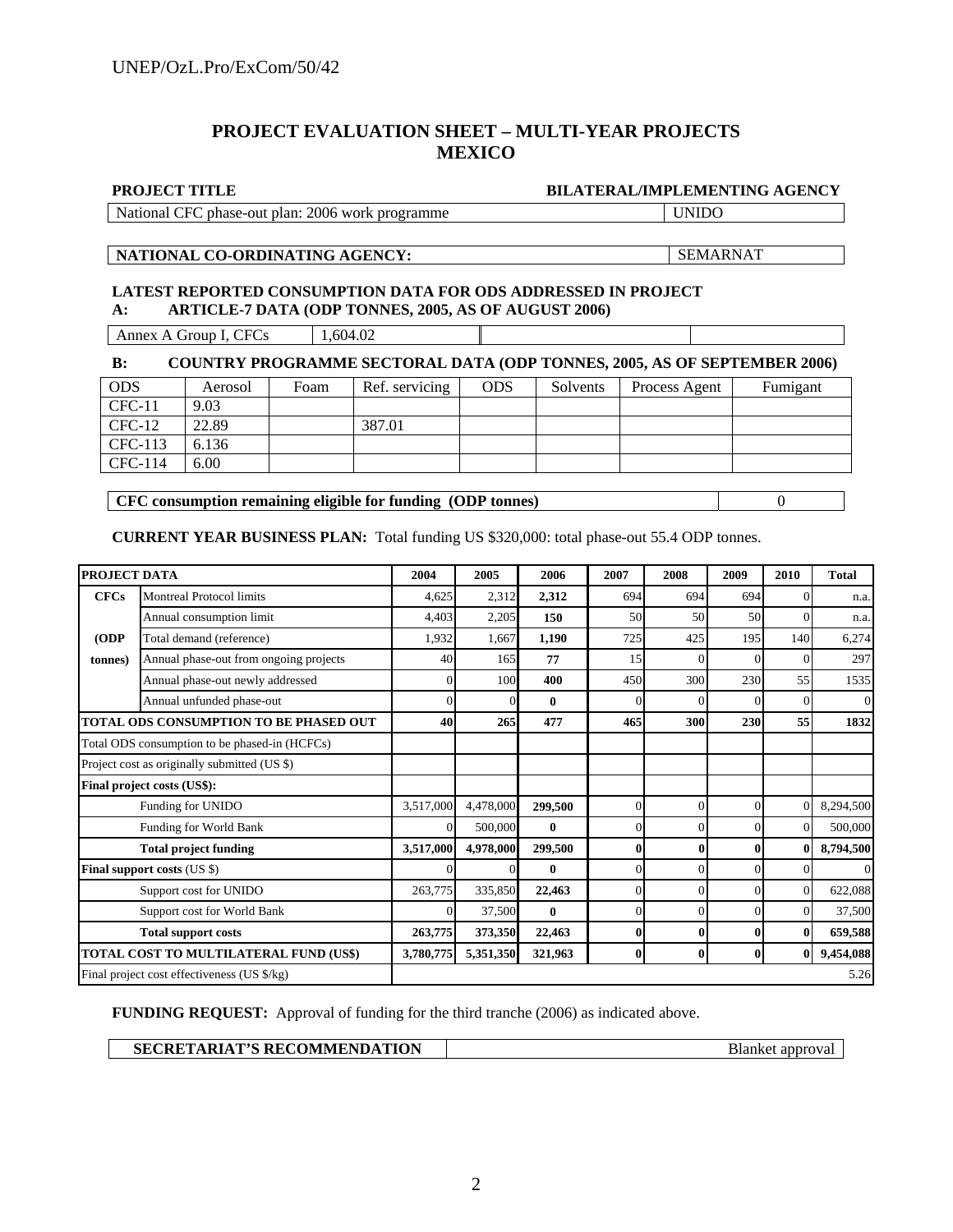## **PROJECT DESCRIPTION**

1. On behalf of the Government of Mexico, UNIDO has submitted to the 50th Meeting of the Executive Committee a request for the third tranche of the national CFC phase-out plan at a total cost of US \$299,500 plus agency support costs of US \$22,463. The request was accompanied by a two-part document, with the sub-titles "Part 1: Achievement of the previous annual programme" and "Part 2: Annual Implementation Programme; Third Tranche", as well as by a verification report as delineated in the Agreement between the Government of Mexico and the Executive Committee.

#### **Background**

2. The Agreement for the national CFC phase-out plan for Mexico was originally approved at the 42nd Meeting of the Executive Committee in 2004, with an associated level of funding of US \$8,794,500. Through this Plan, the Government of Mexico intended to achieve a phase-out of its CFC consumption to 3.2 % of its baseline in 2006, 1.1 % in 2007 and complete phase-out by the end of 2009, starting at a consumption level of 4,403 ODP tonnes in 2004.

3. UNIDO submitted a request for a second tranche to the 45th Meeting of the Executive Committee. At that time, three of the agreement's four preconditions for approval of annual tranches had not been fulfilled, namely verification, the implementation of the previous year's annual programme, and the presentation of a suitable annual implementation programme for the current year. The Executive Committee, in its decision 45/51, approved the funding, amended the agreement to include a chiller component and the World Bank as a co-operating agency, and noted that disbursement of the funding approved for UNIDO should not commence until agreement between the Secretariat and UNIDO had been reached, that the verification of the 2004 objectives had been completed, and that a satisfactory annual implementation programme for 2005 had been submitted. The Secretariat was able to advise UNIDO on 31 January 2006 that the conditions for disbursement had been fulfilled.

#### Annual programmes

4. The report regarding the implementation of the second tranche provided information on the finalisation of the programme management unit (PMU) with a total of eight staff, awareness measures, and the training of 38 customs and a further 29 instructors from the Environment Protection Federal Attorney's Office. Twenty eight sets of identification equipment had been provided to customs. The project upgraded 20 refrigeration technician training centres in the country and supported the upgrade of training manuals. Thirty nine trainers have been trained, and 2,100 sets of tools for refrigeration technicians have been purchased and will be distributed in line with the training. The actual training has not yet commenced.

5. An incentive programmme for the replacement of CFC refrigerators and air conditioning equipment was initiated jointly with the Fund for Energy Savings in Mexico. The activity includes the recovery of CFCs from the appliances. To carry out this activity, 90 centres were selected, equipped with recovery equipment, and their personnel trained. These efforts facilitated the destruction of 604,000 domestic refrigerators with 22 tonnes of CFC-12 recovered. The chiller component has replaced two chillers, activities for the replacement of a further 8 chillers have been cancelled because of various reasons.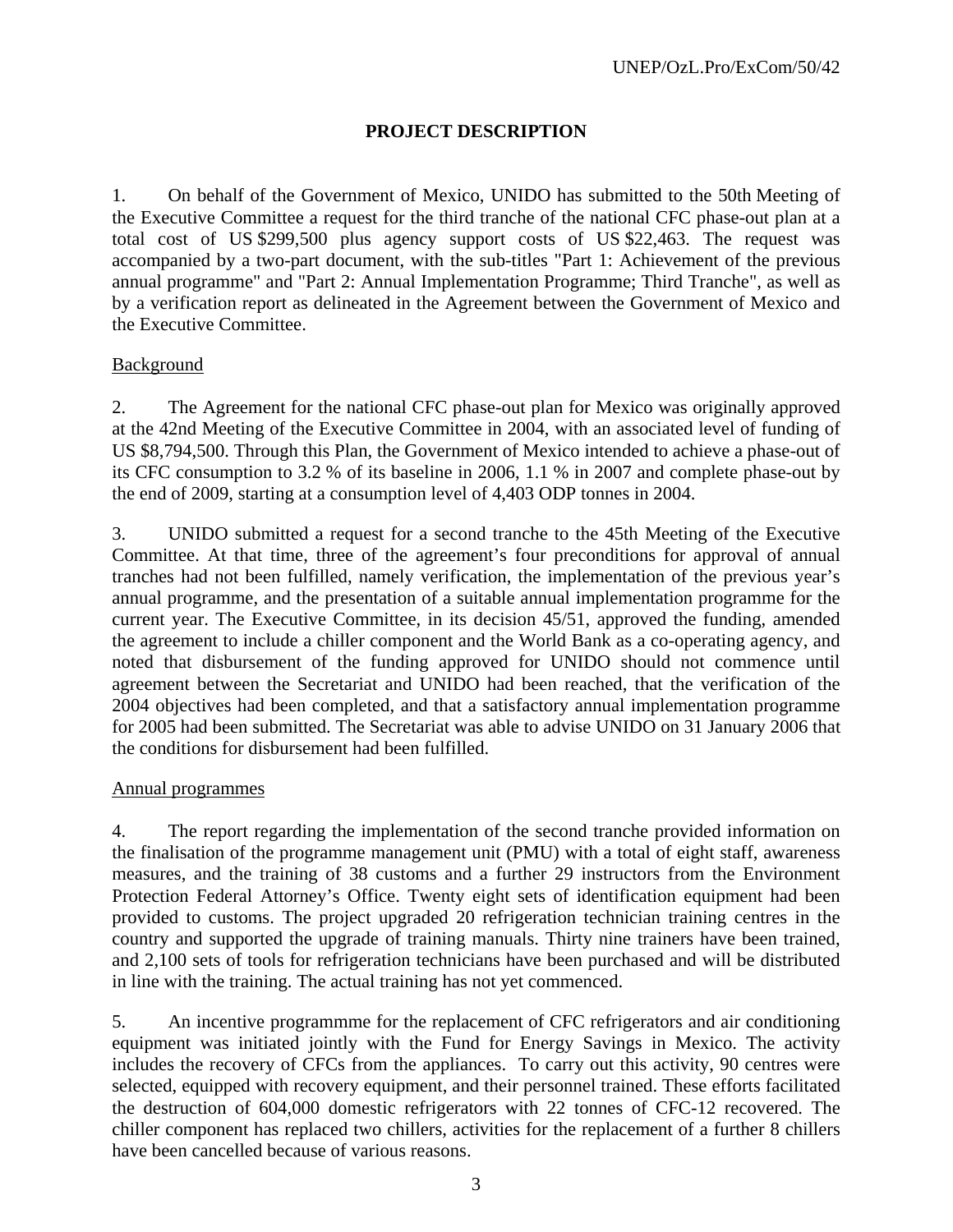6. The verification report included a thorough review of the country's legislation regarding import and export of ODS, the list of importers and exporters of CFCs, and the amount of CFC produced, imported and exported. The amount of CFC produced in Mexico is being verified as part of a separate production sector verification effort. Data provided from different sources was compared and analyzed. The verified CFC consumption of Mexico was 2,056 ODP tonnes, as compared to a target consumption of 2,312 ODP tonnes. According to the information provided in the annual plan, 1,415.25 ODP tonnes (69%) of the consumption has been stockpiled. Consequently, the regular use of CFC in the country has already decreased to 641 ODP tonnes.

7. The Plan for the next year foresees completion of one conversion of an aerosol manufacturer, funded before the national plan had been prepared, and expected to yield a reduction in consumption of 45 tonnes. Taking into account the figure for stockpiling, the remaining use of CFCs of 595 ODP tonnes for 2005 is in the refrigeration servicing sector.

8. In the implementation of the next tranche, the ambitious objective for technician training is the organization of 200 workshops and training of 4,100 technicians. 2,100 of them are to be selected and equipped with the tools already purchased in the previous year. The plan also foresees to establish seven recycling centers in the country, consisting of the necessary institutional set-up, supply of equipment and training of personnel. The chiller component is supposed to implement 4 more replacements. The country is planning to continue the development of a strategy for the long-term management of refrigerant gases, which focuses on storage, recycling, and the feasibility of installing a destruction facility. Finally, the plan includes awareness components and the funding of the plan management.

# **SECRETARIAT'S COMMENTS AND RECOMMENDATION**

# **COMMENTS**

9. UNIDO, on behalf of the Government of Mexico, has submitted a report detailing the activities during implementation of the second tranche. The Secretariat found the PMU, consisting of 8 staff members to be unusually generous. The training should have commenced already, at least on a trial basis, but so far only the preparations have been completed. The success rate in the chiller component is lower than expected. The remaining activities however, have been implemented as planned, and the verification shows full compliance with the conditions of the agreement. The planned activities for the next tranche are very ambitious regarding the amount of training to be undertaken. UNIDO informed the Secretariat that they were aware of the challenges but were confident that they would be able to deliver the outcome.

10. The above remarks concern issues which are, in comparison, relatively minor. The overall impression from the review is that the implementation is proceeding well and with good success rate. This is further underlined and secured by the recent production closure in Mexico.